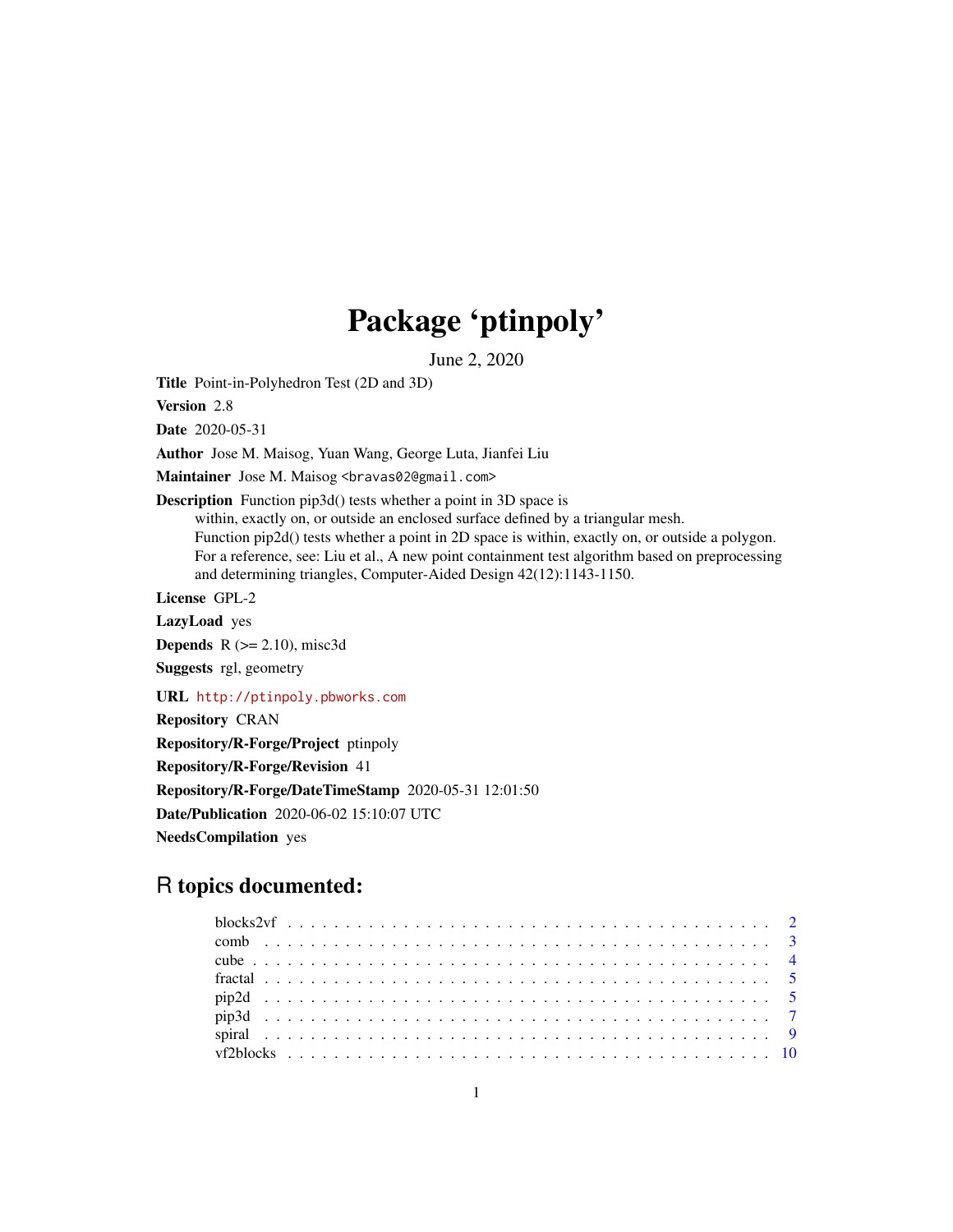#### <span id="page-1-0"></span>**Index** [12](#page-11-0)

blocks2vf *Convertor from 3-Block Representation Representation to Vertices-Faces*

#### Description

Converts a polyhedron from the three-block representation to the vertices-faces representation.

#### Usage

blocks2vf(Block1,Block2,Block3)

#### Arguments

| Block1 | M by 3 matrix containing the XYZ coordinates of vertex 1 of the M faces of the<br>polyhedron |
|--------|----------------------------------------------------------------------------------------------|
| Block2 | M by 3 matrix containing the XYZ coordinates of vertex 2 of the M faces of the<br>polyhedron |
| Block3 | M by 3 matrix containing the XYZ coordinates of vertex 3 of the M faces of the<br>polyhedron |

# Details

The values in the first output matrix can be floating point integers, representing the XYZ coordinates of the vertices of the polyhedron.

The values in the second output matrix will be integers with values running from 1 to N, where N is the number of vertices. A value of '1' in this matrix, for example, represents the 1st vertex, i.e., the vertex defined by the first row in the matrix Vertices. Each row in this matrix defines a triangular face in the polyhedron.

This function is the inverse of the vf2blocks function.

#### Value

Returns a list of two matrices. The first is a N by 3 matrix containing the XYZ coordinates of the N vertices of the polyhedron. The second M by 3 matrix containing indices of the vertices defining the M faces. See the example below.

#### Note

This function requires the misc3d library.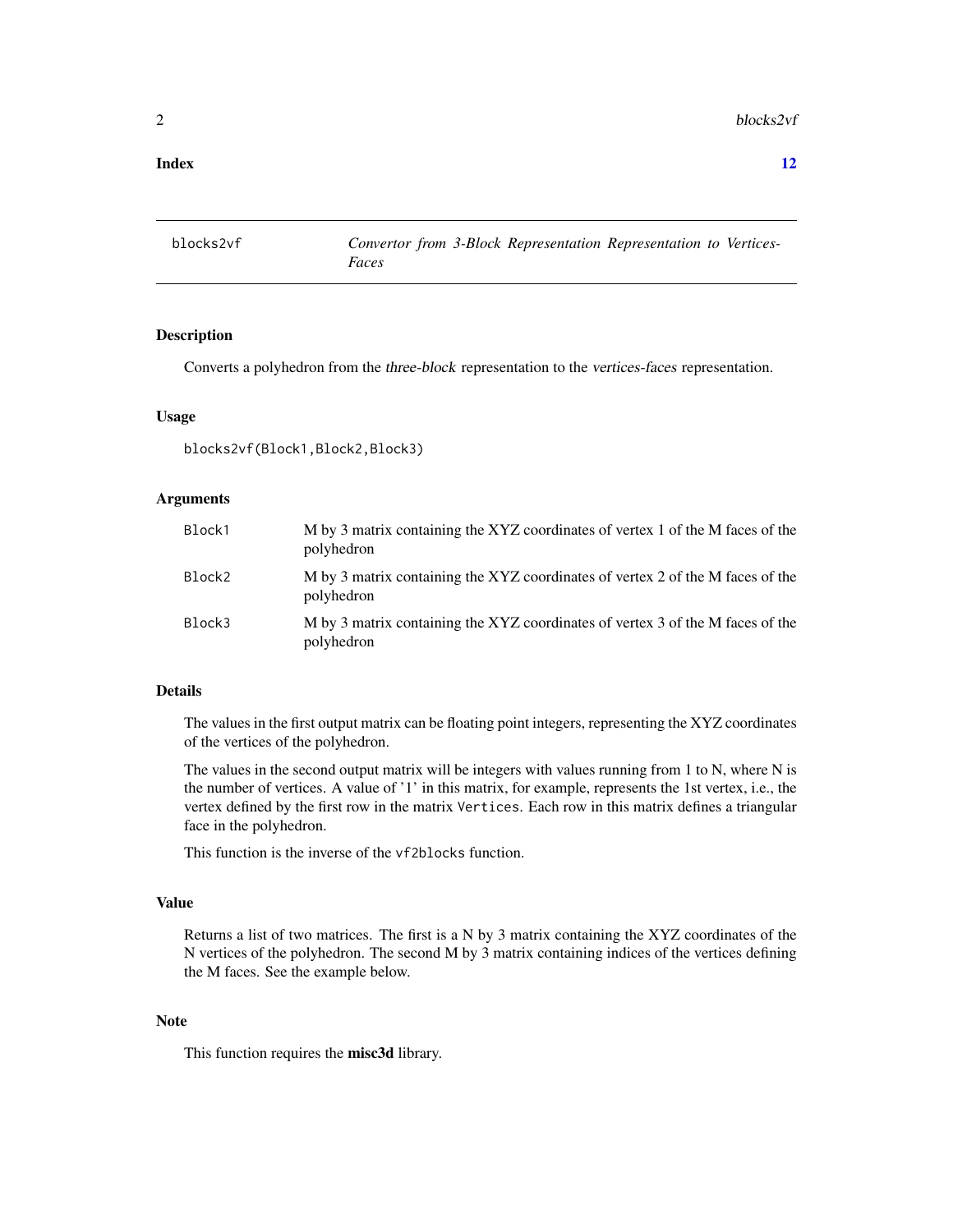#### <span id="page-2-0"></span>comb 3

## Examples

```
# Load example data.
data(verts)
data(faces)
# Use vf2blocks to convert from vertices-faces representation to 3-block representation.
# Note double square brackets.
blocks = vf2blocks(verts,faces)
block1 = blocks[[1]]
block2 = blocks[[2]]block3 = blocks[[3]]# Now use blocks2vf to convert back to vertices-faces representation.
# 'verts2' and 'faces2' should encode the same polyhedron as the
# original 'verts' and 'faces', although perhaps in a different order.
# Note double square brackets.
vertsFaces = blocks2vf(block1,block2,block3)
verts2 = vertsFaces[[1]]
faces2 = vertexFaces[[2]]
```
comb *Sample Data: Comb Polygon*

#### Description

Sample data defining an enclosed comb 2D polygon.

#### Usage

data(comb)

# Examples

```
# Load polygon.
data(comb)
# Plot the polygon.
plot(rbind(comb,comb[1,]),type="l")
# Generate 3333 random test points.
set.seed(1902)
n <- 3333
x1 \leftarrow \text{cnorm}(n); x2 \leftarrow \text{rnorm}(n)X \leftarrow \text{cbind}(x1, x2)queries <- as.matrix(X)
# Check whether test points are contained in the polygon.
# Most of these points will lie outside the polygon.
```

```
containment = pip2d(comb,queries);
```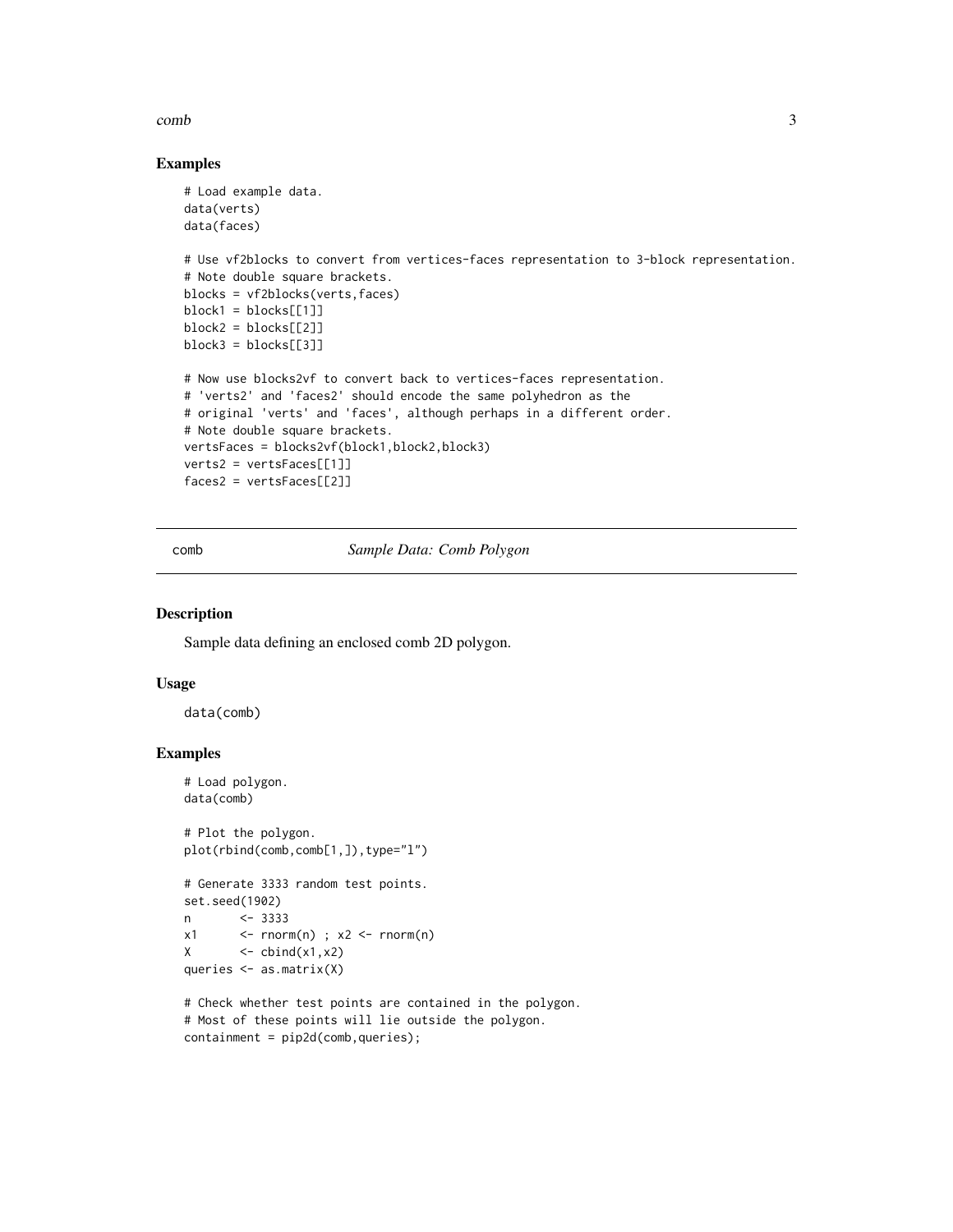# <span id="page-3-0"></span>Description

This is sample data that defines a simple cube: eight vertices, and twelve triangles that make up the six faces.

Also included is an example matrix queries of five test points. The first test point is contained within the cube, the second through fourth test points lie exactly on the surface of the cube, and the fifth test point lies outside the cube.

#### Usage

```
data(verts)
data(faces)
data(queries)
```
# Format

verts is an 8 by 3 matrix containing the XYZ coordinates of the vertices of a simple cube.

faces is a 12 by 3 matrix containing the indices of the vertices defining the twelve triangular faces making up the surface of the cube.

queries is a 5 by 3 matrix containing the XYZ coordinates of five test points to be tested for containment within the cube.

#### Examples

```
# Load sample data defining a simple cube.
data(verts)
data(faces)
# Also load sample data for five test points.
```
data(queries)

```
# Test whether each point in 'queries' is contained in
# the simple cube defined by 'verts' and 'faces'.
# This should return "1 0 0 0 -1".
containment = pip3d(verts, faces, queries);
```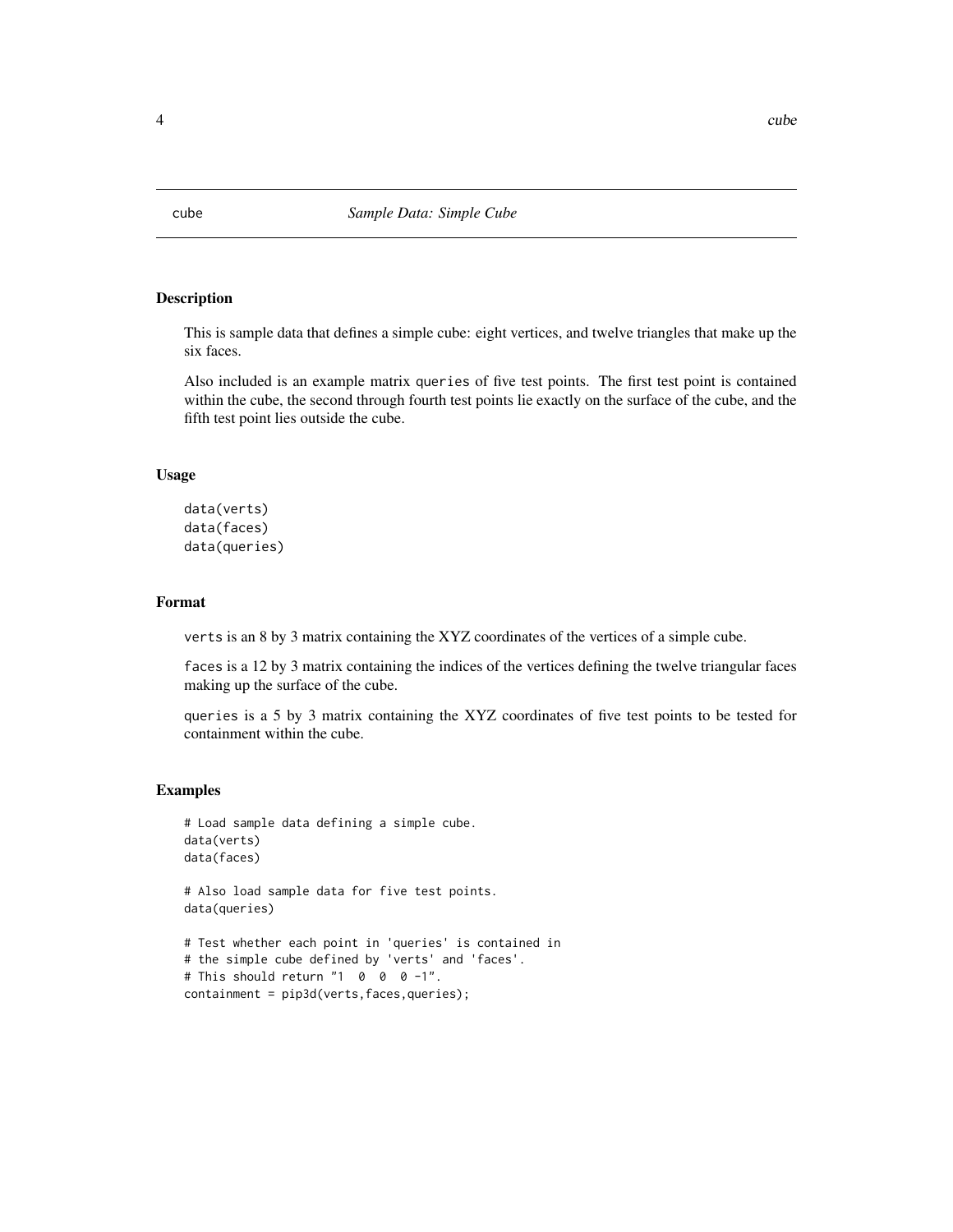<span id="page-4-0"></span>

# Description

Sample data defining an enclosed fractal 2D polygon.

# Usage

```
data(fractal)
```
#### Examples

```
# Load polygon.
data(fractal)
# Plot the polygon.
plot(rbind(fractal,fractal[1,]),type="l")
# Generate 3333 random test points.
set.seed(1902)
n <- 3333
x1 \leftarrow \text{rnorm}(n); x2 \leftarrow \text{rnorm}(n)X \leftarrow \text{cbind}(x1, x2)queries <- as.matrix(X)
# Check whether test points are contained in the polygon.
# Most of these points will lie outside the polygon.
containment = pip2d(fractal, queries);
```
pip2d *Test for Point Containment in 2D Polygon*

## Description

Tests whether points are contained within a two-dimensional polygon.

# Usage

pip2d(Vertices,Queries)

#### Arguments

| Vertices | N by 2 matrix containing the XY coordinates of N vertices of the polygon      |
|----------|-------------------------------------------------------------------------------|
| Oueries  | P by 2 matrix containing the XY coordinates of P points to be tested for con- |
|          | tainment in the polygon defined by 'Vertices'                                 |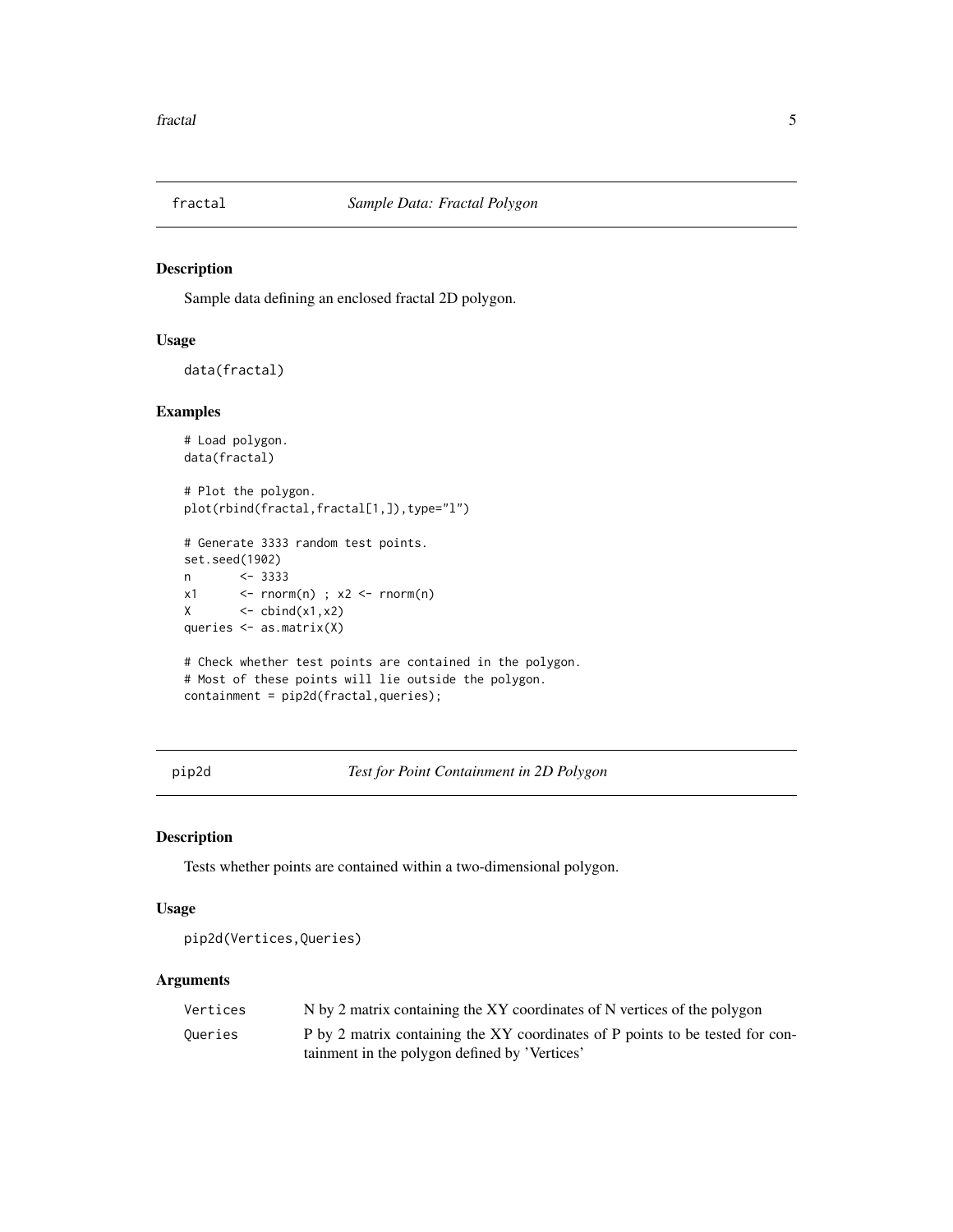#### Details

The XY coordinates of the vertices are stored *in order* in the matrix Vertices. It is assumed that the last vertex listed in the matrix is connected to the first vertex, so that the polygon does not have a "hole".

### Value

Returns a vector containing P values, one for each of the P points listed in the Queries matrix.

- '1' indicates that the point is contained in the polygon.
- '0' indicates that the point lies exactly on the surface of the polygon.

'-1' indicates that the point lies outside the polygon.

- '-3' (error) indicates that the Vertices matrix didn't have two columns
- '-6' (error) indicates that the Queries matrix didn't have two columns
- '-8' (error) indicates computational error not otherwise specified

#### Note

The polygon defined by Vertices *must* be "non-leaky"; i.e., it must define an "inside" versus "outside" and must not contain any holes.

#### References

W.P. Horn and D.L. Taylor, *A theorem to determine the spatial containment of a point in a planar polygon*, Computer Vision, Graphics and Image Processing, vol. 45, pp. 106-116,1989.

S. Nordbeck and B. Rysedt, *Computer cartography point-in-polygon programs*, BIT, vol. 7, pp. 39-64, 1967.

J.A. Baerentzen and H. Aanaes, *Signed distance computation using the angle weighted pseudonormal*, IEEE Trans. Visualization and Computer Graphics, vol. 11, no. 3, pp. 243-253, May/June 2005.

J. Liu, Y.Q. Chen, J.M. Maisog, G. Luta, *A new point containment test algorithm for polygon composed of huge number of triangles*, Computer-Aided Design, Volume 42, Issue 12, December 2010, Pages 1143-1150.

<http://ptinpoly.pbworks.com/>

#### Examples

```
#-------------------------------------------
# Load sample data defining a comb, spiral, and fractal.
data(comb)
data(spiral)
data(fractal)
# Plot the comb, spiral, and fractal.
plot(rbind(comb,comb[1,]),type="l")
plot(rbind(spiral,spiral[1,]),type="l")
plot(rbind(fractal,fractal[1,]),type="l")
```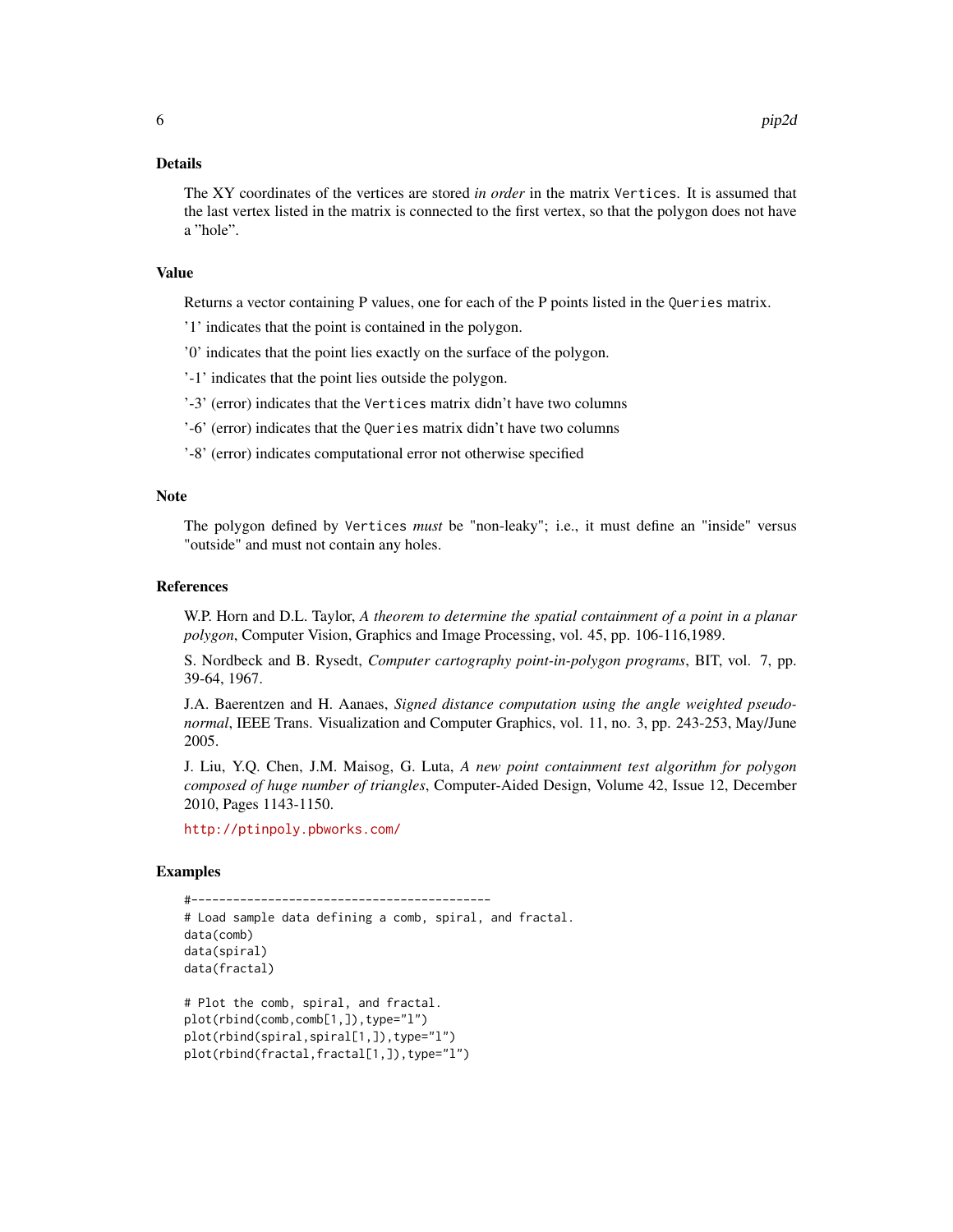#### <span id="page-6-0"></span>pip3d 7

```
# Generate 3333 random test points.
set.seed(1902)
n <- 3333
x1 \leftarrow - rnorm(n) ; x2 \leftarrow rnorm(n)
X \leftarrow \text{cbind}(x1, x2)queries <- as.matrix(X)
# Check whether test points are contained in the comb, spiral, and factal.
# Most of these points will lie outside the polygons.
containment1 <- pip2d(comb,queries);
containment2 <- pip2d(spiral,queries);
containment3 <- pip2d(fractal,queries);
```
pip3d *Test for Point Containment in 3D Polyhedron*

#### Description

Tests whether points are contained within a three-dimensional polyhedron.

#### Usage

pip3d(Vertices,Faces,Queries)

### Arguments

| Vertices | N by 3 matrix containing the XYZ coordinates of N vertices of the polyhedron                                                                   |
|----------|------------------------------------------------------------------------------------------------------------------------------------------------|
| Faces    | M by 3 matrix containing the indices of the three vertices defining the M trian-<br>gular faces of the polyhedron                              |
| Queries  | P by 3 matrix containing the XYZ coordinates of P points to be tested for con-<br>tainment in the polyhedron defined by 'Vertices' and 'Faces' |

# Details

The values in the Faces matrix must be integers with values running from 1 to N, where N is the number of vertices. A value of '1' in this matrix, for example, represents the 1st vertex, i.e., the vertex defined by the first row in the matrix Vertices.

# Value

Returns a vector containing P values, one for each of the P points listed in the Queries matrix.

'1' indicates that the point is contained in the polyhedron.

'0' indicates that the point lies exactly on the surface of the polyhedron.

'-1' indicates that the point lies outside the polyhedron.

'-2' (error) indicates that the polyhedron was topologically defective (e.g., had a hole)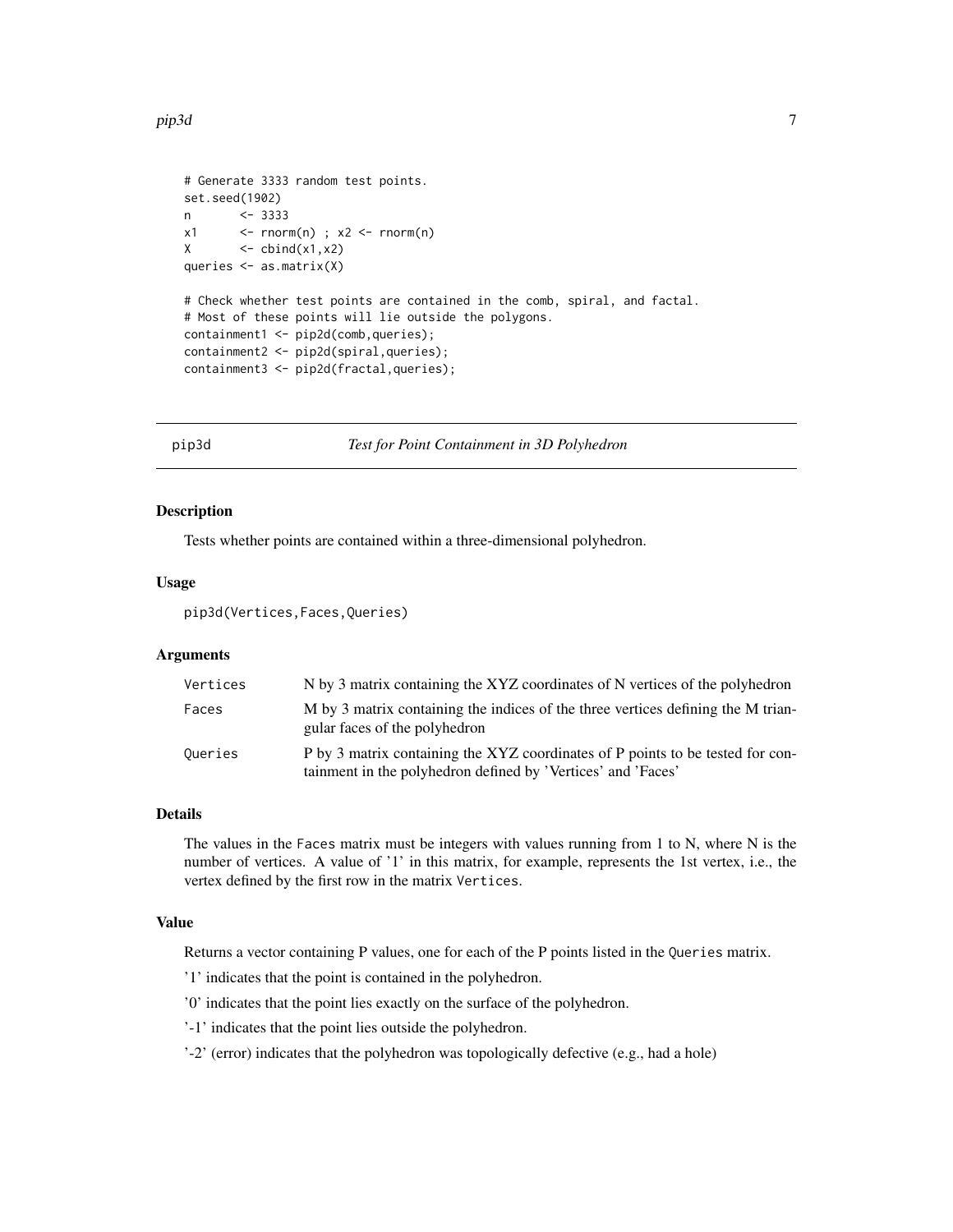- '-3' (error) indicates that the Vertices matrix didn't have three columns
- '-4' (error) indicates that the Faces matrix didn't have three columns
- '-5' (error) indicates that the Faces matrix was 0- rather than 1-offset
- '-6' (error) indicates that the Queries matrix didn't have three columns
- '-7' (error) indicates that two faces in the polyhedron were too close to one another

'-8' (error) indicates computational error not otherwise specified. A possible cause is when two faces of the polygon are extremely close to one another (imagine bending a cylindrical balloon until the two ends meet). Adjusting the spatial smoothness of the data may fix this problem.

#### Note

The polyhedron defined by Vertices and Faces *must* be "non-leaky"; i.e., it must define an "inside" versus "outside" and must not contain any holes.

For an example of external software that could potentially be used to fix defective polyhedra, see, e.g., PolyMender (<http://www1.cse.wustl.edu/~taoju/code/polymender.htm>).

Previous versions of this function would hang when there were more than two vertices very close to one another; this problem was discovered with a polyhedron in which there were multip;le duplicate vertices and one triplicate vertex. The triplicate vertex fulfilled the case of "more than two vertices very close to one another", and caused the code to hang. The threshold for vertices that are very close to one another has been increased to three. It is advisable to make sure that a polyhedron does not have more than three vertices that are "very close to one another", and to make sure that there are no duplicate vertices. Similarly, it is advisable to make sure that a polyhedron does not have *faces* that that are extremely close to one another.

#### References

W.P. Horn and D.L. Taylor, *A theorem to determine the spatial containment of a point in a planar polygon*, Computer Vision, Graphics and Image Processing, vol. 45, pp. 106-116,1989.

S. Nordbeck and B. Rysedt, *Computer cartography point-in-polygon programs*, BIT, vol. 7, pp. 39-64, 1967.

J.A. Baerentzen and H. Aanaes, *Signed distance computation using the angle weighted pseudonormal*, IEEE Trans. Visualization and Computer Graphics, vol. 11, no. 3, pp. 243-253, May/June 2005.

J. Liu, Y.Q. Chen, J.M. Maisog, G. Luta, *A new point containment test algorithm for polyhedron composed of huge number of triangles*, Computer-Aided Design, Volume 42, Issue 12, December 2010, Pages 1143-1150.

<http://ptinpoly.pbworks.com/>

#### Examples

#------------------------------------------- # Simple Cube example.

# Load sample data defining a simple cube. data(verts) data(faces)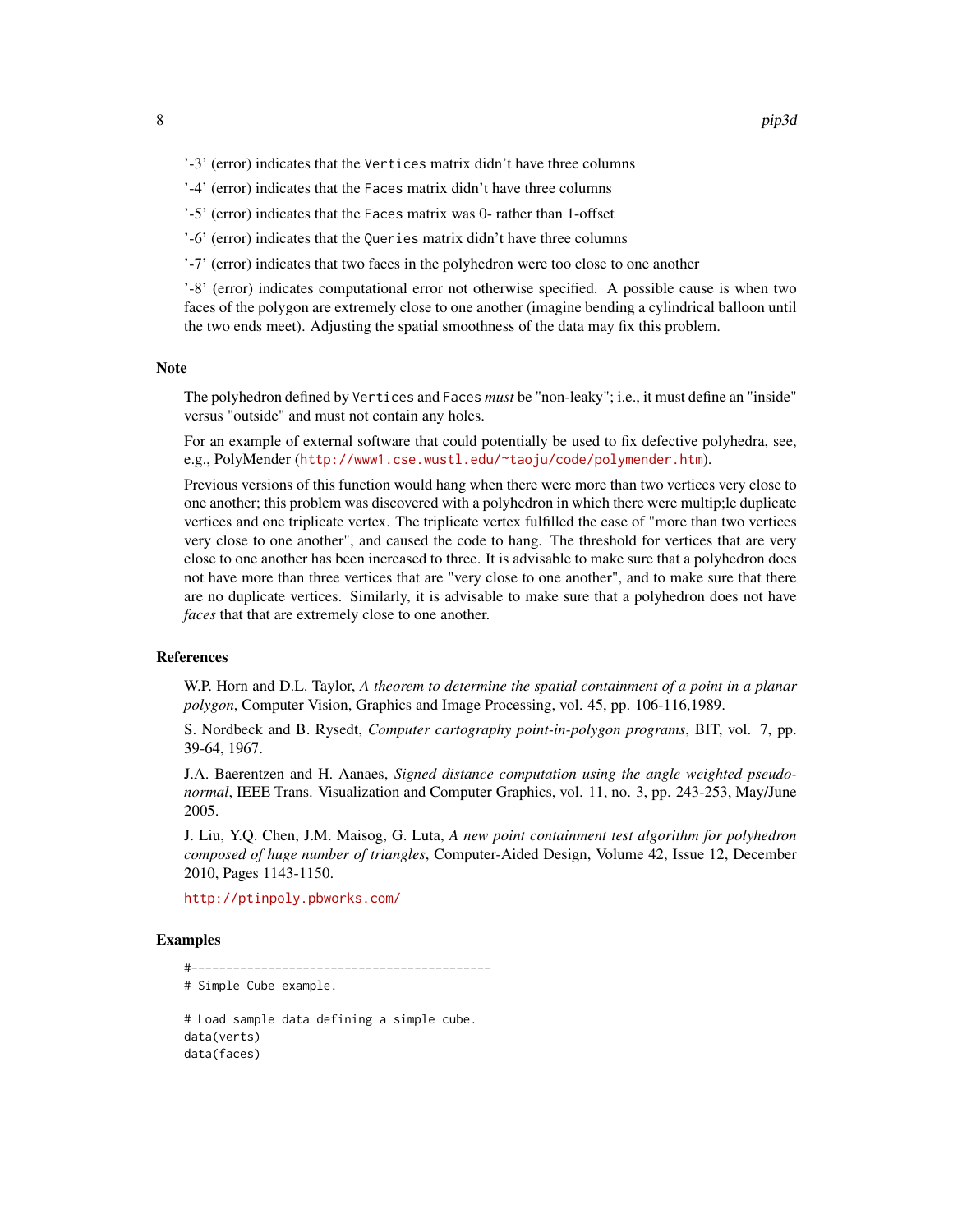<span id="page-8-0"></span>spiral to the contract of the contract of the contract of the contract of the contract of the contract of the contract of the contract of the contract of the contract of the contract of the contract of the contract of the

```
# Also load sample data for five test points.
data(queries)
# Test whether each point in 'queries' is contained in
# the simple cube defined by 'verts' and 'faces'.
# This should return "1 0 0 0 -1".
containment <- pip3d(verts, faces, queries);
#-------------------------------------------
# Torus example.
# Make a donut-shaped polyhedron.
torus \leq parametric3d(fx = function(u,v) (1+0.25*cos(v))*cos(u),
                       fy = function(u,v) (1+0.25 \times \cos(v)) \times \sin(u),
                       fz = function(u, v) 0.25*sin(v),
                       u = seq(0,2*pi,length.out=10),
                       v = seq(0, 2*pi, length.out=10),
                       engine = "none", color="orange", alpha=0.25)
# If desired, this torus can be rendered for visualization, e.g.:
# library(geometry)
# library(rgl)
# drawScene.rgl(torus)
# Convert the torus to vertices-faces representation.
ve <- misc3d:::t2ve(torus)
Vertices <- t(ve$vb)
Faces <- t(ve$ib)
# Generate 3333 random test points.
set.seed(1902)
n <- 3333
x1 \leftarrow \text{form}(n); x2 \leftarrow \text{norm}(n); x3 \leftarrow \text{norm}(n)X \leftarrow \text{cbind}(x1, x2, x3)Queries <- as.matrix(X)
# Check whether test points are contained in the torus.
# Most of these points will lie outside the torus.
containment <- pip3d(Vertices,Faces,Queries);
#-------------------------------------------
# If you remove one of the faces of the cube, the resulting cube
# becomes "leaky". Running 'pip3d' on the resulting defective
# polyhedron will return -2.
# NOT RUN
#
# badcube \leq faces[1:11,]
# containment <- pip3d(verts,badcube,queries);
```
spiral *Sample Data: Spiral Polygon*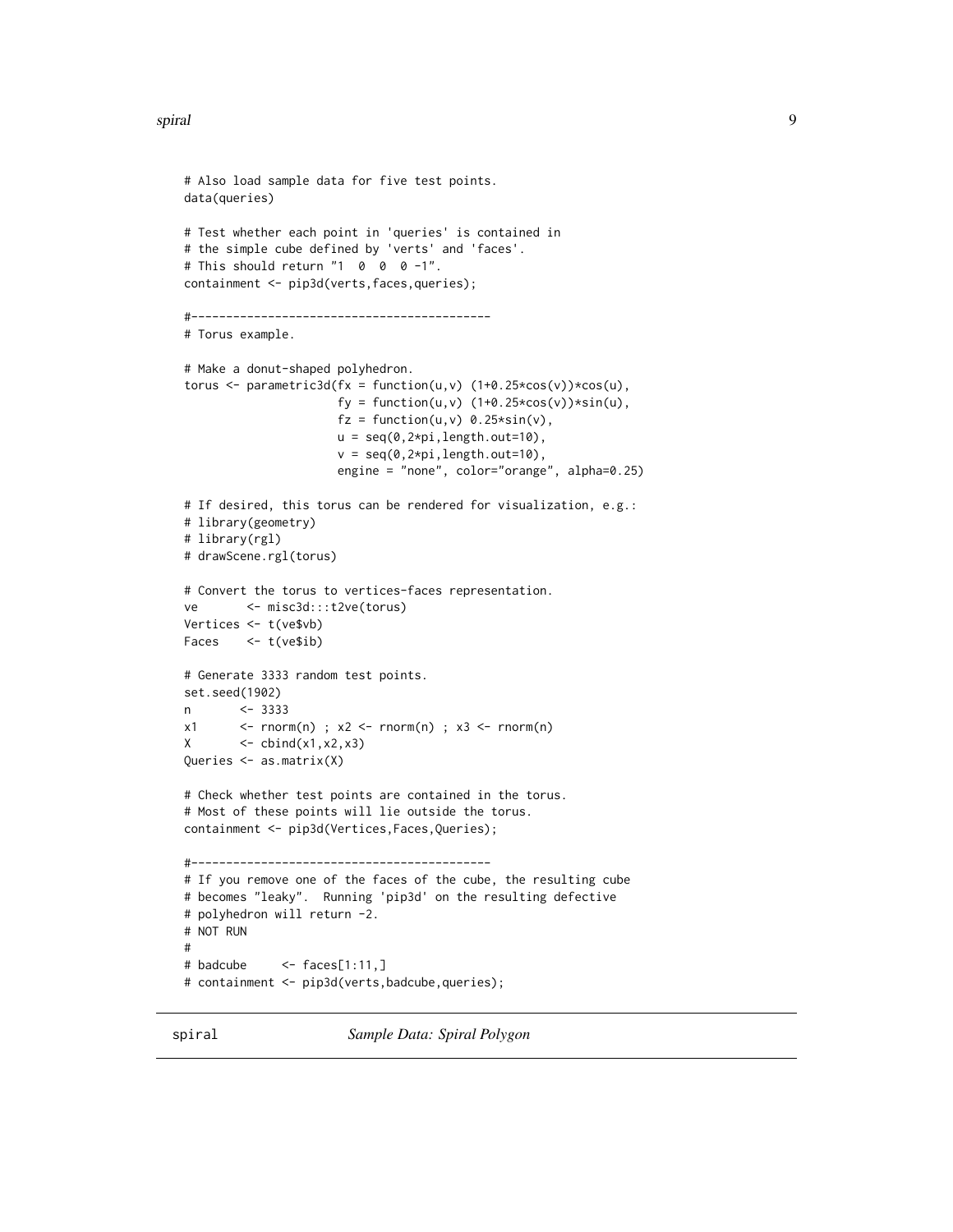<span id="page-9-0"></span>10 vf2blocks

#### Description

Sample data defining an enclosed spiral 2D polygon.

### Usage

data(spiral)

# Examples

```
# Load polygon.
data(spiral)
# Plot the polygon.
plot(rbind(spiral,spiral[1,]),type="l")
# Generate 3333 random test points.
set.seed(1902)
n <- 3333
x1 \le - rnorm(n) ; x2 \le rnorm(n)
X \leftarrow \text{cbind}(x1, x2)queries <- as.matrix(X)
# Check whether test points are contained in the polygon.
# Most of these points will lie outside the polygon.
containment = pip2d(spiral,queries);
```

| vf2blocks | Convertor from Vertices-Faces Representation to 3-Block Representa- |
|-----------|---------------------------------------------------------------------|
|           | tion                                                                |

### Description

Converts a polyhedron from the vertices-faces representation to the three-block representation.

#### Usage

```
vf2blocks(Vertices,Faces)
```
#### **Arguments**

| Vertices | N by 3 matrix containing the XYZ coordinates of N vertices    |
|----------|---------------------------------------------------------------|
| Faces    | M by 3 matrix containing indices of vertices defining M faces |

# Details

The values in the Face matrix must be integers with values running from 1 to N, where N is the number of vertices. A value of '1' in this matrix, for example, represents the 1st vertex, i.e., the vertex defined by the first row in the matrix Vertices.

This function is the inverse of the blocks2vf function.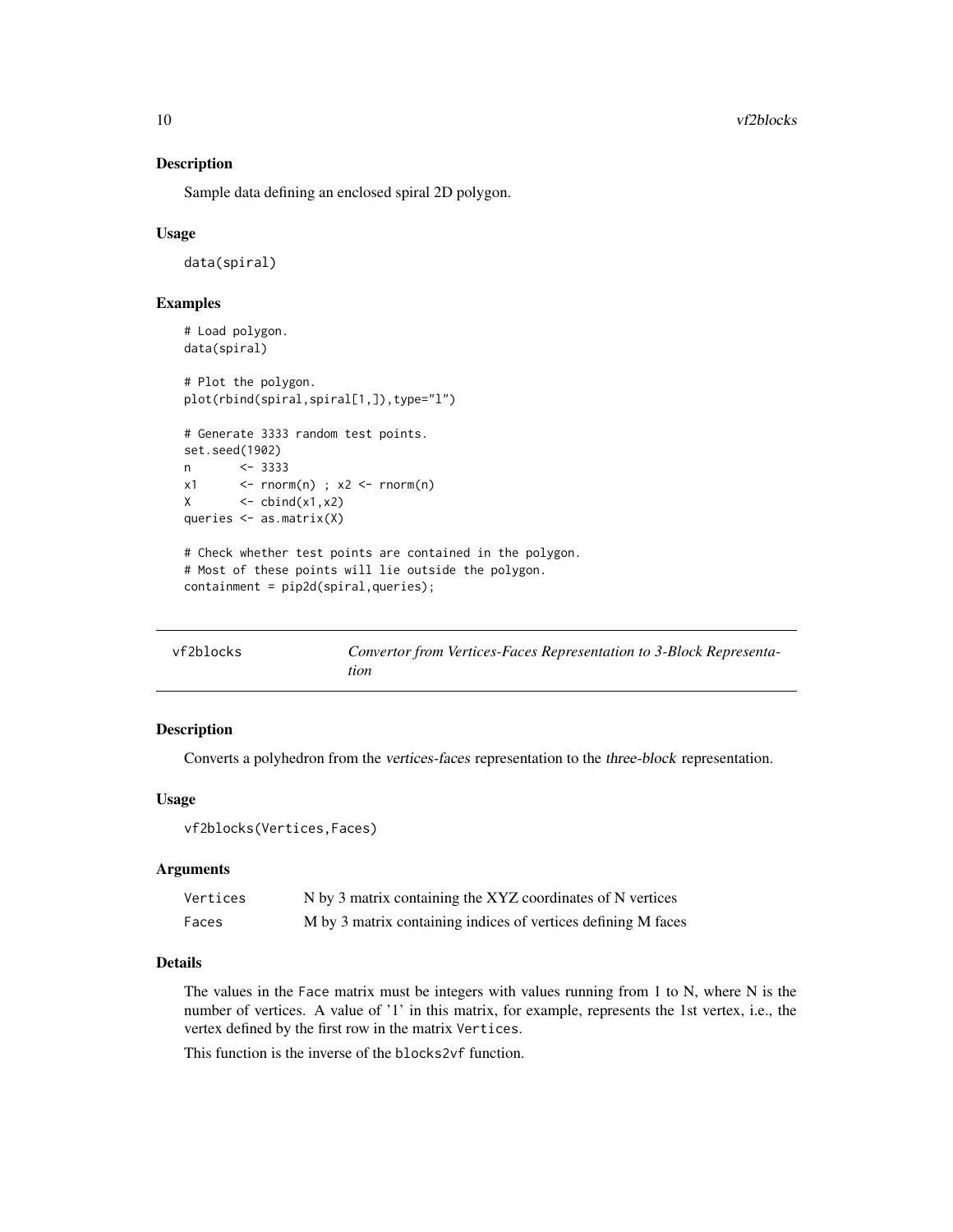#### vf2blocks 11

# Value

Returns a list of three matrices. The first is an M by 3 matrix containing the XYZ coordinates of vertex 1 of the M faces of the polyhedron. The second and third are similarly M by 3 matrices, but contain the XYZ coordinates of vertices 2 and 3 of the faces. See the example below.

#### Examples

```
# Load example data.
data(verts)
data(faces)
```

```
# Use vf2blocks to convert from vertices-faces representation to 3-block representation.
# Note double square brackets.
blocks = vf2blocks(verts,faces)
block1 = blocks[[1]]block2 = blocks[[2]]block3 = blocks[[3]]
```